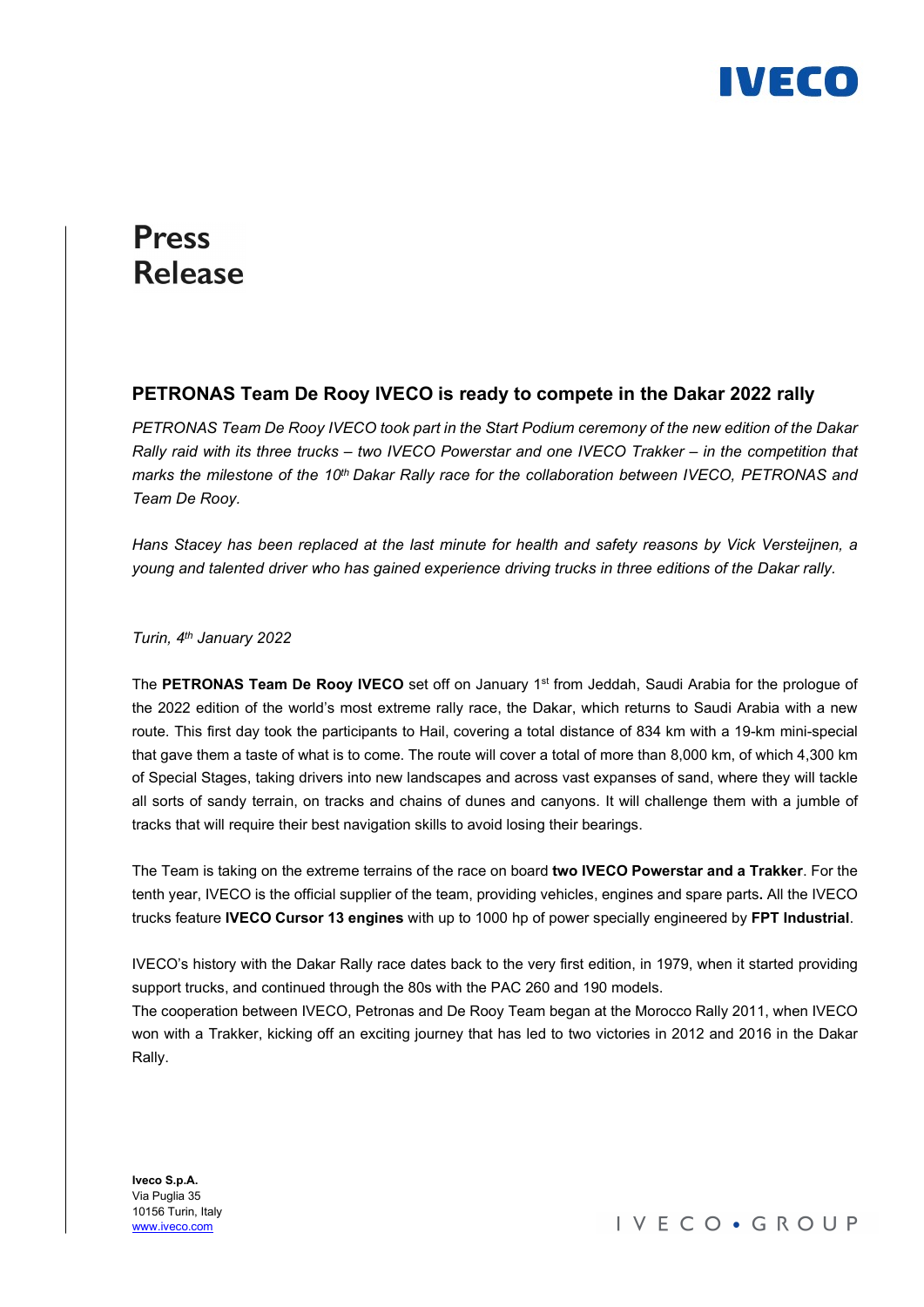

#### EXPERIENCE AND YOUNG TALENT COME TOGETHER IN A TEAM FULL OF PROMISE

Janus van Kasteren ir is a rally driver, and is competing in the Dakar rally for the third time behind the wheel of an IVECO Powerstar Evo (vehicle #504) with navigator Marcel Snijders and mechanic Darek Rodewald. He will aim to capitalise on the experience he gained in the previous editions, when he achieved several finishes in the top 10.

Hans Stacey has been replaced at the last minute for health and safety reasons by Vick Versteijnen, a young and talented driver who has gained experience driving trucks in three editions of the Dakar rally – the latest in 2020 with PETRONAS Team De Rooy IVECO. He is competing on an IVECO Powerstar (#515) with his navigator Teun van Dal, who replaces Anton van Limpt, and mechanic Randy Smits.

Mitchel van den Brink made his racing debut at just 16 years old, when he joined his father Martin as a mechanic/navigator in Dakar 2019, when he was the youngest ever participant in the rally race. He returned to the Dakar rally as a driver in the 2021 edition. This year for the first time he is competing on an IVECO Trakker (#524) with navigator Rijk Mouw and mechanic Bert Donkelaar.

-ENDS-

#### PETRONAS TEAM DE ROOY IVECO: TITLE SPONSOR

PETRONAS Lubricants International, for the tenth year, is the title sponsor and technical partner providing the lubricant developed in co-engineering with IVECO and FPT Industrial, and recommended on our range of light and heavy-duty vehicles, as well as all the functional fluids such as the transmission oil PETRONAS TUTELA and any other product to support the rally trucks during the competition. The full team is using PETRONAS Urania premium engine oil, formulated with the advanced additive technology, specifically designed for total engine protection and reliability, enhanced efficiency and performance.

### **IVECO**

IVECO is a brand of CNH Industrial N.V., a World leader in Capital Goods listed on the New York Stock Exchange (NYSE: CNHI) and on the Mercato Telematico Azionario of the Borsa Italiana (MI: CNHI). IVECO designs, manufactures and markets a wide range of light, medium and heavy commercial vehicles, off-road trucks, and vehicles for applications such as off-road missions.

Iveco S.p.A. Via Puglia 35 10156 Turin, Italy www.iveco.com